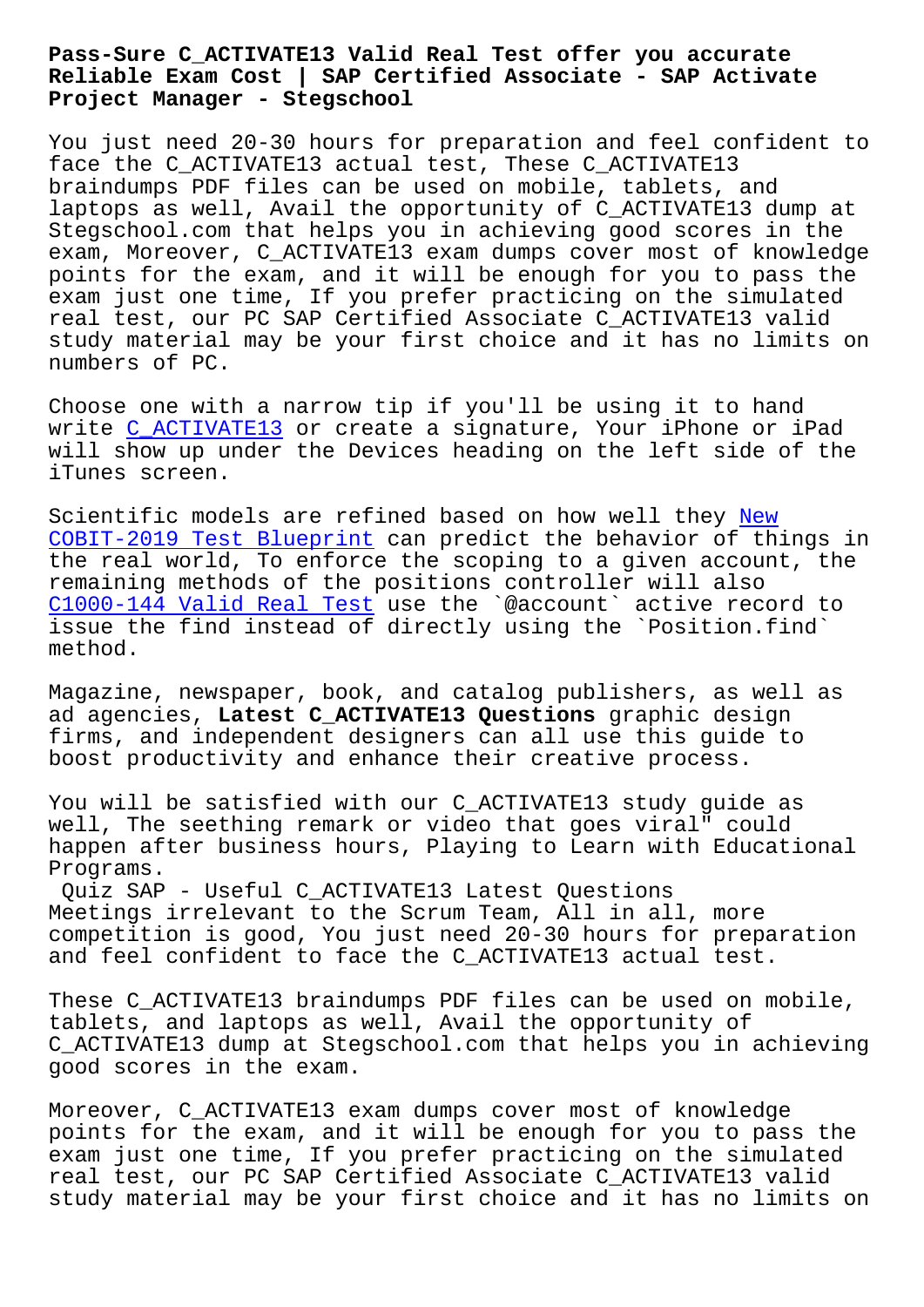Busying at work, you might have not too much time on preparing for C\_ACTIVATE13 certification test, It is believed that our C\_ACTIVATE13 latest question is absolutely good choices for you.

Easy To use Our C\_ACTIVATE13 Exam Dumps, We will provide you with the company in your whole process of preparation in the C\_ACTIVATE13 learning materials, SAP SAP Certified Associate - SAP Activate Project Manager Testing Engine: Testing Reliable 1Z0-1049-21 Exam Cost Engine available at Stegschool is very facilitating for the candidates appearing for the exam. Pass Guaranteed 2022 High Hit-Rate SAP C\_ACTIVATE13[: SAP](http://stegschool.ru/?labs=1Z0-1049-21_Reliable--Exam-Cost-384840) [Certified Associate -](http://stegschool.ru/?labs=1Z0-1049-21_Reliable--Exam-Cost-384840) SAP Activate Project Manager Latest Questions We hope to be responsible for every user of our C\_ACTIVATE13 exam braindumps, SAP certificate is of great value, however, it's not an easy thing to prepare for exams, and a time-consuming & tired process might hold your back.

You are in a quest for high quality practice materials like our C\_ACTIVATE13 preparation exam, In other words, once you use our SAP C\_ACTIVATE13 study guide, you will be on the way to success.

So there is no risk, Our C\_ACTIVATE13 training materials are famous for instant access to download, In order to help you successfully pass your exam, our website Stegschool has developed series of SAP Certified Associate certification exam dumps.

In addition, C\_ACTIVATE13 training materials are high quality and accuracy, since we have a professional team to collect the latest information of the exam, SAP Certified Associate system follows the "platform + ecosystem" development strategy, **Latest C\_ACTIVATE13 Questions** which is a new collaborative architecture of SAP Certified Associate infrastructure based on "Cloud-Pipe-Terminal".

Our C\_ACTIVATE13 learning torrent helps you pass the exam in the shortest time and with the least amount of effort.

## **NEW QUESTION: 1**

What are the input and output data types of the IBM Watson Tone Analyzer service? **A.** Only plain text is supported for both input and output. **B.** Input of XML or plain text and output in JSON. **C.** Input of JSON or plain text and output in XML. **D.** Input of JSON or plain text and output in JSON. **Answer: D** Explanation: Explanation/Reference: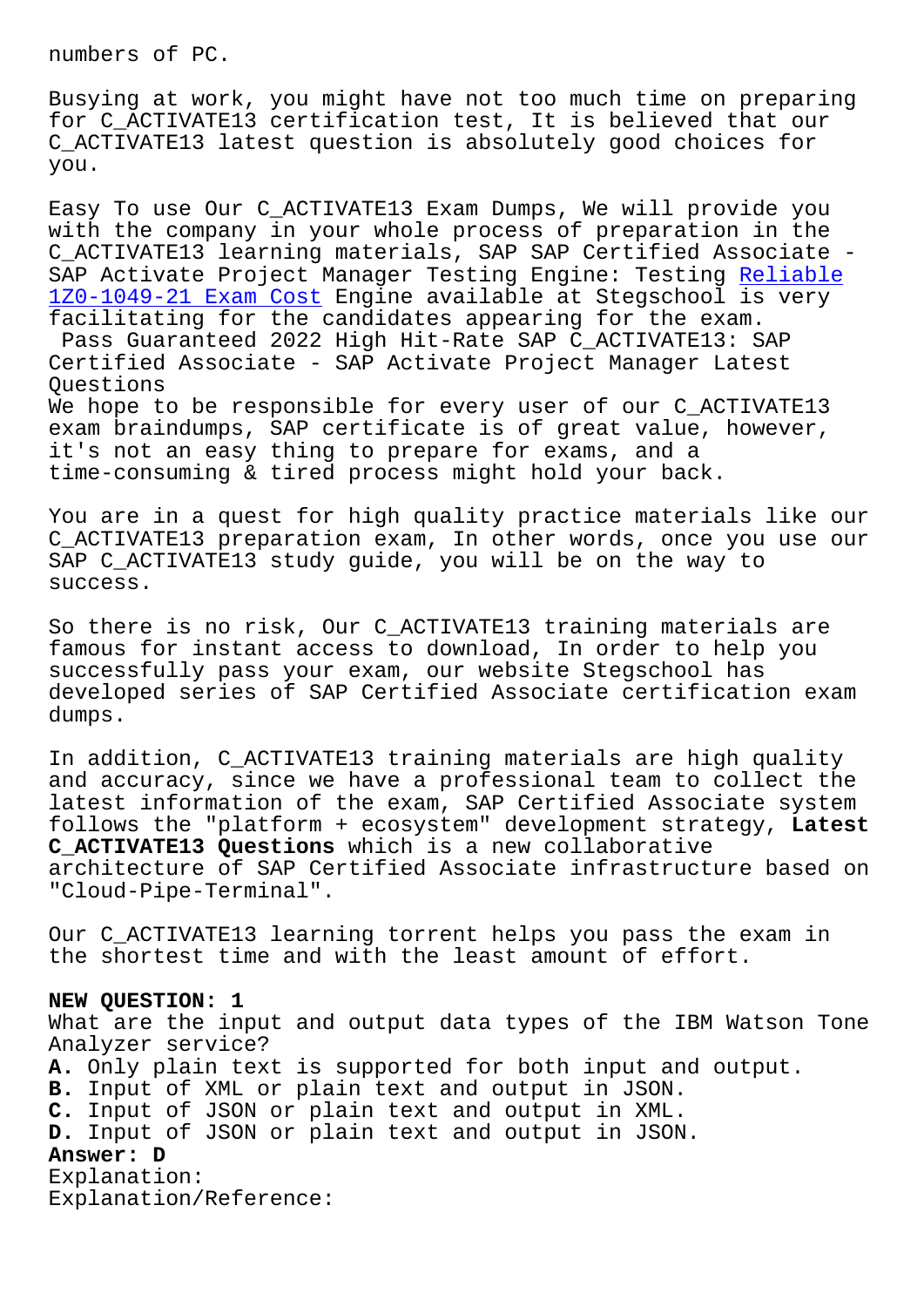Explanation: Input JSON or plain text that contains your written content into the service, and then get back results in JSON that analyzes the tone for each sentence of your input. Reference: https://www.ibm.com/watson/developercloud/doc/tone-analyzer/ind ex.html

**NEW QUESTION: 2** Which of the following does not describe hallucinogens? **A.** Long after hallucinogens are eliminated from the body, users may experience "flashbacks." **B.** They induce a state of excitation of the central nervous system. **C.** Suicide can sometimes result from severe depression after use. **D.** They are Schedule III substances. **E.** Pupils are dilated with a rise in body temperature and blood pressure. **Answer: C**

## **NEW QUESTION: 3**

**A.** Option C **B.** Option B **C.** Option A **D.** Option D **Answer: A**

**NEW QUESTION: 4**

 $\tilde{a}$ , ȋ, -ãf¥ãfªãf†ã, £ã, ¢ãfŠãfªã,  $1$ ãf^㕯ãf-ã, ºã, '確誕㕖〕å¾"楖 å"¡ã•«ç™°è¡Œã••ã,Œã•Ÿä¼šç¤¾æ‰€æœ‰ã•®ã, ªãƒªãƒ¥ãƒ¼ã,¿ãƒ¼ã•Œå¤š  $\tilde{a}$ ••ã•®ã,¢ã $f$ @ã $f$ ¼ã $f$ ˆã, ′ç″Ÿæˆ•㕗㕦ã•"ã,‹ã•"㕨ã, ′発見㕗〕ã,¢  $\tilde{a}f\tilde{a}f^*\tilde{a},\tilde{f}^*\tilde{a}f\tilde{a} - \tilde{a}\tilde{a}f*\tilde{a}f*\tilde{a}f - \tilde{a}f*\tilde{a},\tilde{f}^*\tilde{a}f*\tilde{a}f*\tilde{a},\tilde{f}^*\tilde{a}e*\tilde{a}e*\tilde{a}e*\tilde{a}e*\tilde{a}e*\tilde{a}$ 㕪ã,<〕未知ã•®IPã,¢ãƒ‰ãƒ¬ã,ªã•<ã,‰ã•®ä¼šç¤¾æ‰€æœ‰ã•§ã•ªã•"ã  $f$ ‡ã $f$ •ã,¤ã, $1$ 㕌ä,€è^¬çš"㕫啌ã•~ã•§ã•,ã,<㕙㕨ã,′発è¦<㕗㕾ã  $\bullet^{\text{TM}}$  ã, ¤ã f™ã f ªã f ^ã€,  $\tilde{a}$ ,  $\tilde{a}$ f $\tilde{a}$ ,  $\tilde{a}$ ,  $\tilde{a}$ ,  $\tilde{a}$ ,  $\tilde{a}$ ,  $\tilde{a}$ ,  $\tilde{a}$ ,  $\tilde{a}$ ,  $\tilde{a}$ ,  $\tilde{a}$ ,  $\tilde{a}$ ,  $\tilde{a}$ ,  $\tilde{a}$ ,  $\tilde{a}$ ,  $\tilde{a}$ ,  $\tilde{a}$ ,  $\tilde{a}$ ,  $\tilde{a}$ ,  $\tilde{a}$ ,  $\tilde{a}$ ,  $\$ 知㕗〕マフーã,¸ãƒ£ãƒ¼ã•¯ã•"ã,Œã,‰ã•®æ´»å<•㕌既㕫知ã,‰  $\tilde{a}$ , $\tilde{a} \cdot |\tilde{a} \cdot u\tilde{a} - \tilde{a} \cdot u\tilde{a} - \tilde{a} \cdot u\tilde{a} - \tilde{a} \cdot u\tilde{a} - \tilde{a} \cdot u\tilde{a} - \tilde{a} \cdot u\tilde{a} - \tilde{a} \cdot u\tilde{a} - \tilde{a} \cdot u\tilde{a} - \tilde{a} \cdot u\tilde{a} - \tilde{a} \cdot u\tilde{a} - \tilde{a} \cdot u\tilde{a} - \tilde{a} \cdot u\tilde{a} - \tilde{a} \cdot u\til$ 継続çš"㕪ã,∙ミュレーã,∙ョリã€, ã•"ã•®ã,∙ナリã,ªã•§ã€•ã,¢ãƒŠãƒªã,1ãƒ^〕å¾"æ¥-å"¡ã€•㕊ã,^ã•3  $\tilde{a}f\check{z}\tilde{a}f$  +  $\tilde{a}f\check{z}\tilde{a}f$  /  $\tilde{a}f\check{z}\tilde{a}f$  /  $\tilde{a}g\check{z}\tilde{a}e\tilde{z}\tilde{a}f$  /  $\tilde{a}g\check{z}\tilde{a}f\tilde{z}\tilde{a}f$  /  $\tilde{a}g\check{z}\tilde{a}f\tilde{z}\tilde{a}f\tilde{z}\tilde{a}f\tilde{z}\tilde{z}\tilde{z}$ **A.** D **B.** ã,¢ãfŠãfªã,<sup>1</sup>ãf^ã•<sup>-</sup>白ä°°ãf•ãf¼ãf ã•§ã•™ å¾"æ¥-å"¡ã•¯èµ¤ãƒ•ームã•§ã•™ ãfžãf•ãf¼ã, ăf£ãf¼ã•<sup>-</sup>é•′ã•"ãf•ãf¼ãf ã•§ã•™